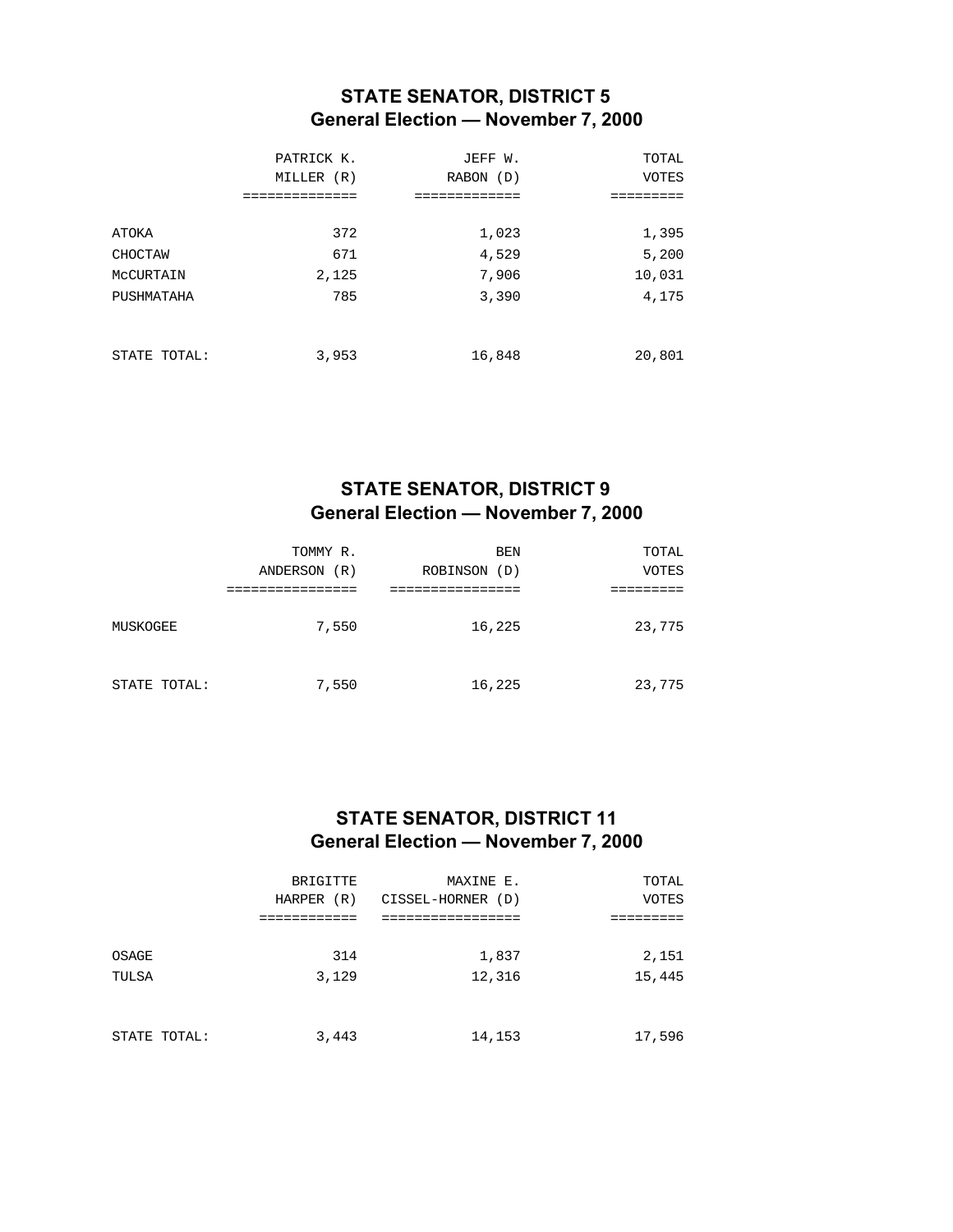## **STATE SENATOR, DISTRICT 13 General Election — November 7, 2000**

|              | WALTER WALLY<br>PADGETT (R)<br>. | <b>DICK</b><br>WILKERSON (D) | TOTAL<br><b>VOTES</b> |
|--------------|----------------------------------|------------------------------|-----------------------|
| HUGHES       | 862                              | 3,566                        | 4,428                 |
| OKFUSKEE     | 363                              | 1,337                        | 1,700                 |
| PONTOTOC     | 3,040                            | 9,403                        | 12,443                |
| POTTAWATOMIE | 1,501                            | 2,938                        | 4,439                 |
| STATE TOTAL: | 5,766                            | 17,244                       | 23,010                |

#### **STATE SENATOR, DISTRICT 15 General Election — November 7, 2000**

|              | <b>JONATHAN</b> | <b>PAT</b>    | TOTAL        |
|--------------|-----------------|---------------|--------------|
|              | NICHOLS (R)     | MARTIN<br>(D) | <b>VOTES</b> |
|              |                 |               |              |
|              |                 |               |              |
| CLEVELAND    | 6,648           | 4,233         | 10,881       |
| GARVIN       | 4,800           | 4,371         | 9,171        |
| MCCLAIN      | 5,274           | 4,417         | 9,691        |
|              |                 |               |              |
|              |                 |               |              |
| STATE TOTAL: | 16,722          | 13,021        | 29,743       |

## **STATE SENATOR, DISTRICT 17 General Election — November 7, 2000**

|              | <b>JERREL</b> | <b>BRAD</b> | TOTAL        |
|--------------|---------------|-------------|--------------|
|              | PUCKETT (R)   | HENRY (D)   | <b>VOTES</b> |
|              | ============  |             |              |
| CLEVELAND    | 5,191         | 5,058       | 10,249       |
| OKLAHOMA     | 2,370         | 2,750       | 5,120        |
| POTTAWATOMIE | 4,024         | 8,350       | 12,374       |
|              |               |             |              |
| STATE TOTAL: | 11,585        | 16,158      | 27,743       |
|              |               |             |              |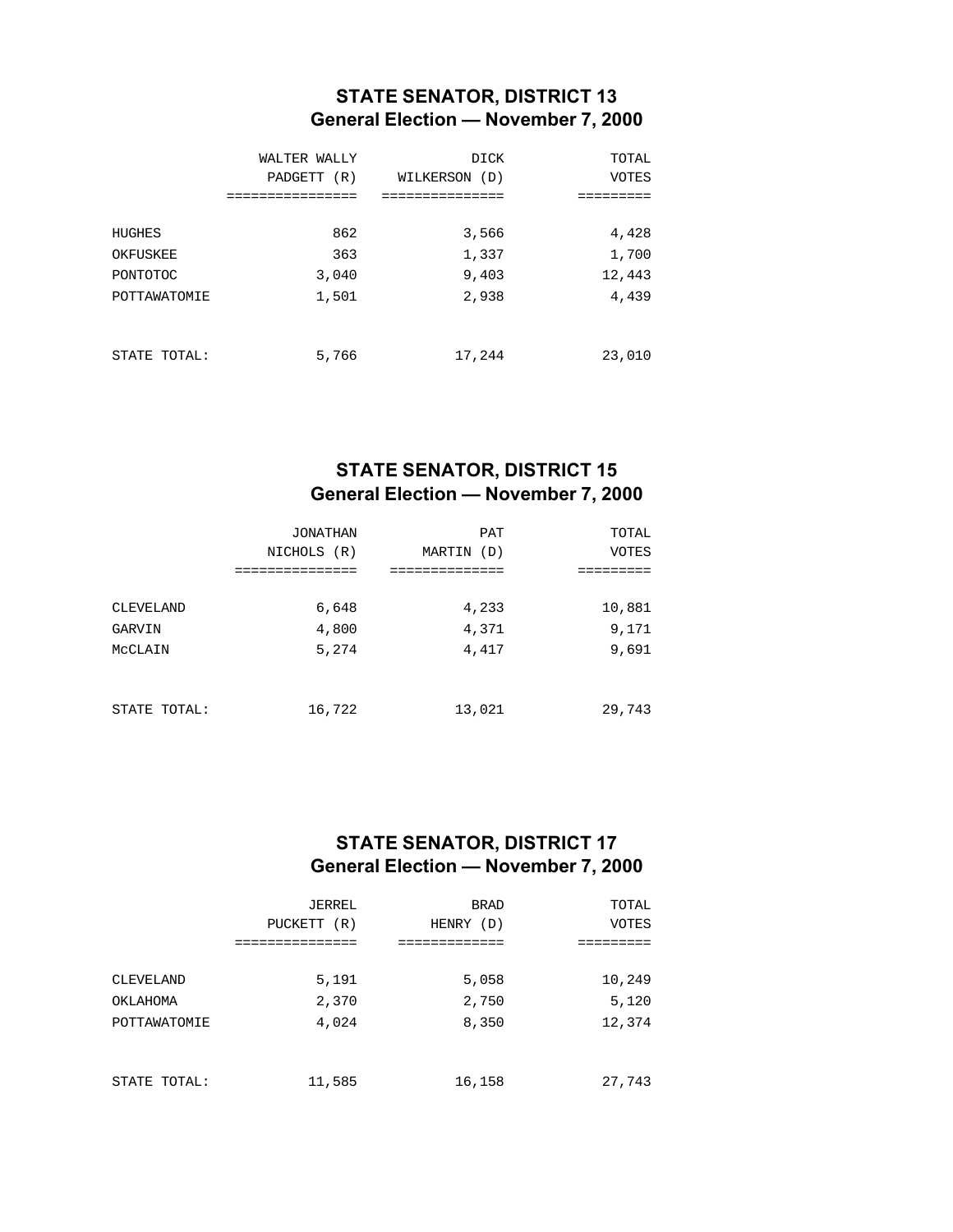## **STATE SENATOR, DISTRICT 19 General Election — November 7, 2000**

|                        | ROBERT V.<br>MILACEK (R) | SEAN<br>VOSKUHL (D) | TOTAL<br><b>VOTES</b> |
|------------------------|--------------------------|---------------------|-----------------------|
| GARFIELD<br>KINGFISHER | 13,287<br>872            | 8,106<br>647        | 21,393<br>1,519       |
| LOGAN                  | 610                      | 732                 | 1,342                 |
| <b>NOBLE</b>           | 668                      | 449                 | 1,117                 |
| STATE TOTAL:           | 15,437                   | 9,934               | 25,371                |

# **STATE SENATOR, DISTRICT 21 General Election — November 7, 2000**

|              | <b>RODGER</b> | MIKE       | TOTAL        |
|--------------|---------------|------------|--------------|
|              | ENSIGN (R)    | MORGAN (D) | <b>VOTES</b> |
| LINCOLN      | 621           | 996        | 1,617        |
| LOGAN        | 740           | 1,817      | 2,557        |
| <b>PAYNE</b> | 10,447        | 11,688     | 22,135       |
| STATE TOTAL: | 11,808        | 14,501     | 26,309       |

## **STATE SENATOR, DISTRICT 31 General Election — November 7, 2000**

|                 | <b>STEVE</b> | <b>SAM</b>    | TOTAL        |
|-----------------|--------------|---------------|--------------|
|                 | FAIR (R)     | HELTON<br>(D) | <b>VOTES</b> |
|                 |              |               |              |
|                 |              |               |              |
| COMANCHE        | 4,909        | 8,540         | 13,449       |
| COTTON          | 566          | 1,874         | 2,440        |
| GRADY           | 445          | 827           | 1,272        |
| <b>STEPHENS</b> | 1,697        | 2,195         | 3,892        |
|                 |              |               |              |
|                 |              |               |              |
| STATE TOTAL:    | 7,617        | 13,436        | 21,053       |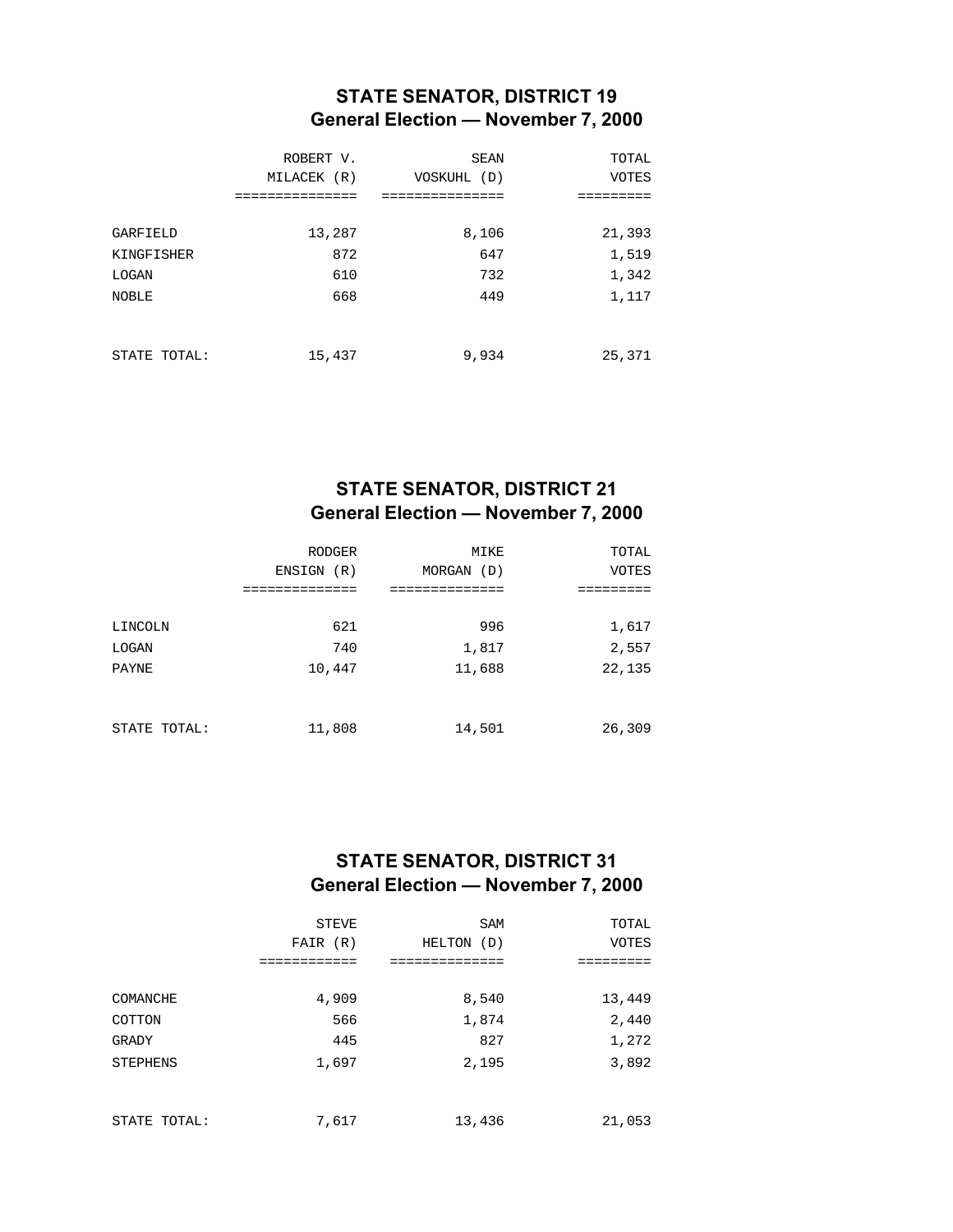## **STATE SENATOR, DISTRICT 33 General Election — November 7, 2000**

|              | PAUL<br>WILKENING<br>(R) | <b>PENNY</b><br>WILLIAMS<br>(D) | TOTAL<br><b>VOTES</b> |
|--------------|--------------------------|---------------------------------|-----------------------|
|              |                          |                                 |                       |
| TULSA        | 12,066                   | 14,079                          | 26,145                |
| STATE TOTAL: | 12,066                   | 14,079                          | 26,145                |

#### **STATE SENATOR, DISTRICT 37 General Election — November 7, 2000**

|              | NANCY     | LEWIS    | TOTAL        |
|--------------|-----------|----------|--------------|
|              | RILEY (R) | LONG (D) | <b>VOTES</b> |
|              |           |          |              |
|              |           |          |              |
| CREEK        | 991       | 803      | 1,794        |
| TULSA        | 11,650    | 11,573   | 23,223       |
|              |           |          |              |
|              |           |          |              |
| STATE TOTAL: | 12,641    | 12,376   | 25,017       |

#### **STATE SENATOR, DISTRICT 39 General Election — November 7, 2000**

|              | JERRY L.     | AUSTIN P.     | TOTAL        |
|--------------|--------------|---------------|--------------|
|              | SMITH<br>(R) | HANSEN<br>(D) | <b>VOTES</b> |
|              |              |               |              |
| TULSA        | 19,611       | 8,653         | 28,264       |
| STATE TOTAL: | 19,611       | 8,653         | 28,264       |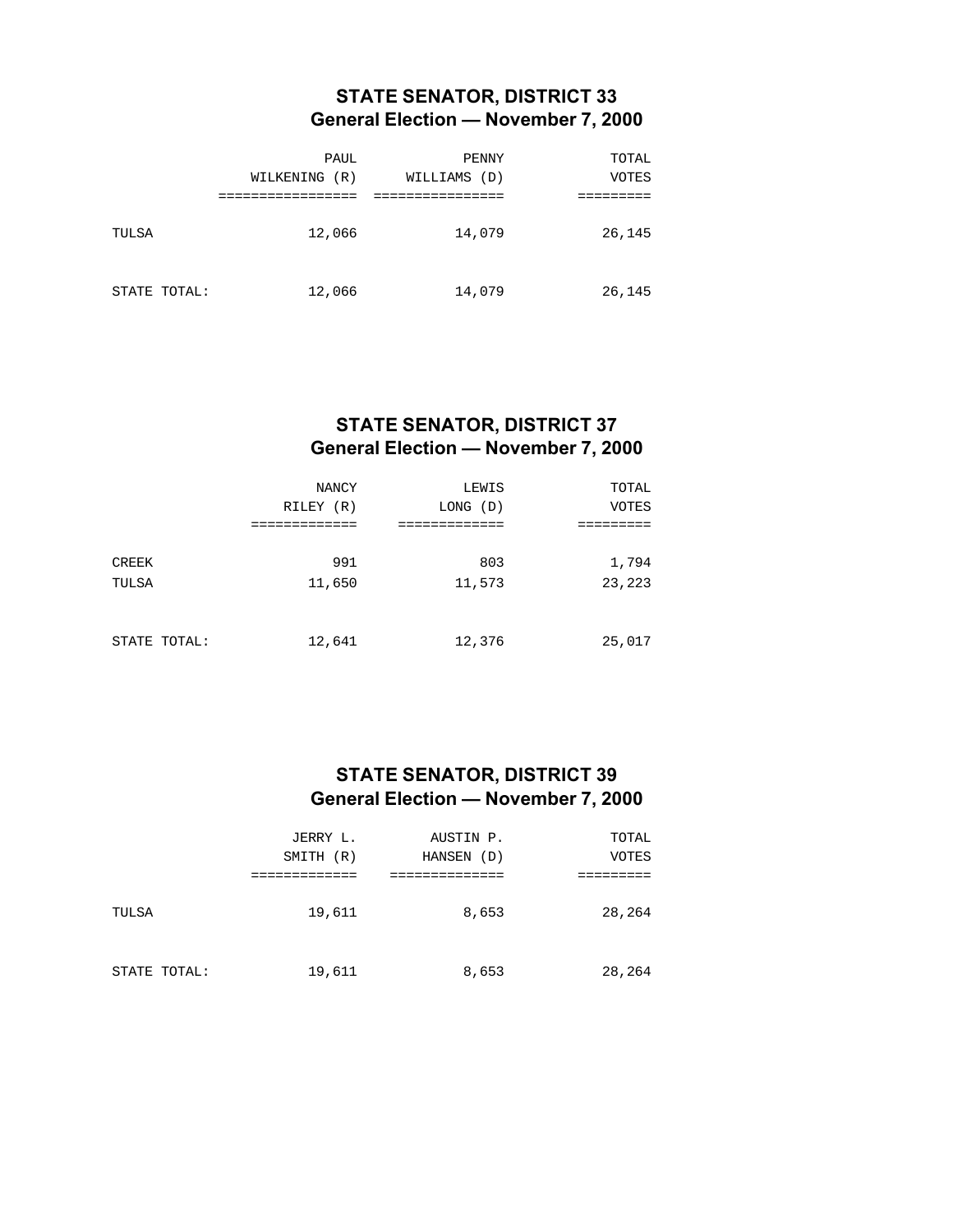## **STATE SENATOR, DISTRICT 41 General Election — November 7, 2000**

|              | MARK       | JAIME LYLE      | CLARK        | TOTAL        |
|--------------|------------|-----------------|--------------|--------------|
|              | SNYDER (R) | MCALPINE<br>(D) | DUFFE<br>(L) | <b>VOTES</b> |
|              | .          |                 |              |              |
|              |            | 831             |              |              |
| LOGAN        | 1,961      |                 | 91           | 2,883        |
| OKLAHOMA     | 26,730     | 7,130           | 607          | 34,467       |
|              |            |                 |              |              |
|              |            |                 |              |              |
| STATE TOTAL: | 28,691     | 7,961           | 698          | 37,350       |

# **STATE SENATOR, DISTRICT 43 General Election — November 7, 2000**

| JIM | <b>BEN</b>                              | TOTAL        |
|-----|-----------------------------------------|--------------|
|     | BROWN (D)                               | <b>VOTES</b> |
|     |                                         |              |
|     |                                         |              |
|     | 829                                     | 2,784        |
|     | 7,378                                   | 14,141       |
|     |                                         |              |
|     |                                         |              |
|     | 8,207                                   | 16,925       |
|     | REYNOLDS (R)<br>1,955<br>6,763<br>8,718 |              |

#### **STATE SENATOR, DISTRICT 45 General Election — November 7, 2000**

|              | KATHLEEN      | KENT           | TOTAL        |
|--------------|---------------|----------------|--------------|
|              | WILCOXSON (R) | FALKENRATH (D) | <b>VOTES</b> |
|              |               |                |              |
|              |               |                |              |
| CANADIAN     | 4,388         | 1,355          | 5,743        |
| CLEVELAND    | 13,377        | 5,491          | 18,868       |
| OKLAHOMA     | 1,006         | 427            | 1,433        |
|              |               |                |              |
|              |               |                |              |
| STATE TOTAL: | 18,771        | 7,273          | 26,044       |